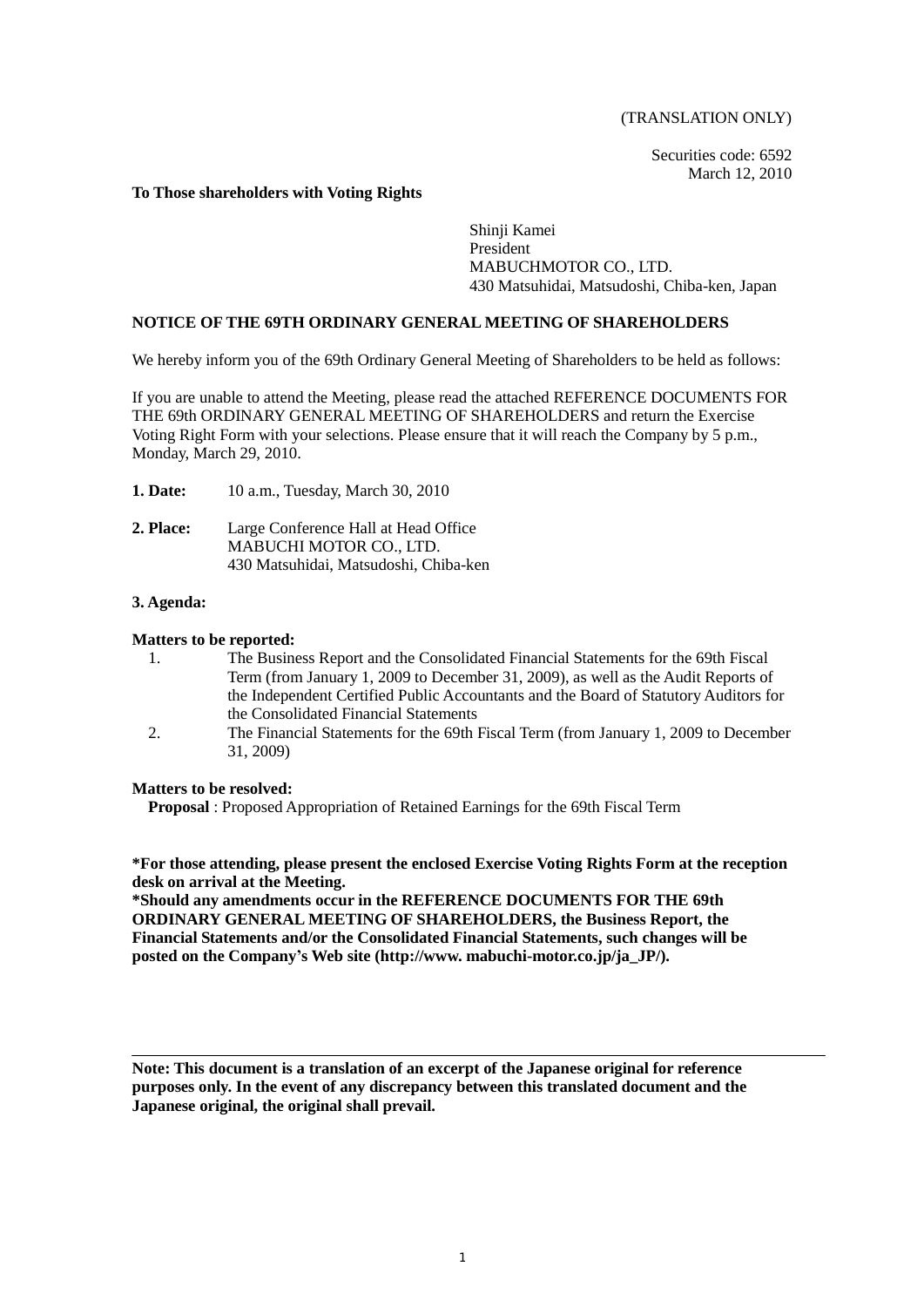## **Consolidated Balance Sheet**

(As of December 31, 2009)

(Millions of Yen)

| Item                                    | Amount  | Item                                           | Amount    |  |
|-----------------------------------------|---------|------------------------------------------------|-----------|--|
| (Assets)                                |         | (Liabilities)                                  |           |  |
| <b>Current Assets</b>                   | 113,169 | <b>Current Liabilities</b>                     | 9,982     |  |
| Cash and bank deposits                  | 56,687  | Trade notes and accounts payable               | 3,485     |  |
| Trade notes and accounts receivable     | 11,661  | Accrued income taxes                           | 187       |  |
| Short-term investments                  | 28,867  | Accrued bonus to employees                     | 210       |  |
| Merchandise and finished goods          | 8,375   | Provision for directors' bonuses               | 37        |  |
|                                         |         | Allowance for loss on closing                  |           |  |
| Work in process                         | 870     | manufacturing facilities                       | 1,834     |  |
|                                         |         |                                                |           |  |
| Raw materials and supplies              | 4,285   | Other current liabilities                      | 4,227     |  |
| Income taxes receivable                 | 655     | <b>Long-Term Liabilities</b>                   | 2,067     |  |
| Deferred tax assets-current             | 846     | Deferred tax liabilities                       | 10        |  |
| Other current assets                    | 1,166   | Allowance for retirement benefits for          |           |  |
| Less-Allowance for doubtful receivables | $-246$  | employees                                      | 939       |  |
| <b>Fixed Assets</b>                     | 79,192  | Other long-term liabilities                    | 1,118     |  |
| <b>Property, Plant and Equipment</b>    | 33,795  |                                                |           |  |
| Buildings and structures                | 17,416  |                                                |           |  |
| Machinery, equipment and transportation | 7,650   |                                                |           |  |
| Tools, furniture and fixtures           | 1,503   |                                                |           |  |
| Land                                    | 6,022   | (Net Assets)                                   |           |  |
| Construction in progress                | 1,200   | <b>Shareholders' Equity</b>                    | 193,895   |  |
| <b>Intangible Fixed Assets</b>          | 447     | <b>Common stock</b>                            | 20,704    |  |
| <b>Investments and Other Assets</b>     | 44,949  | Additional paid-in capital                     | 20,419    |  |
| Investment securities                   | 42,821  | <b>Retained earnings</b>                       | 216,230   |  |
| Long-term loans receivable              | 82      | <b>Treasury stock, at cost</b>                 | $-63,459$ |  |
| Deferred tax assets-non-current         | 1,332   | <b>Revaluation/translation adjustments</b>     | $-13,584$ |  |
| Other investments and other assets      | 861     | <b>Unrealized holding losses on securities</b> | $-32$     |  |
| Less-Allowance for doubtful receivables | $-147$  | Foreign currency translation adjustments       | $-13,551$ |  |
| <b>Total Assets</b>                     | 192,362 | <b>Total Liabilities and Net Assets</b>        | 192,362   |  |

Note: Amounts less than one million yen have been omitted.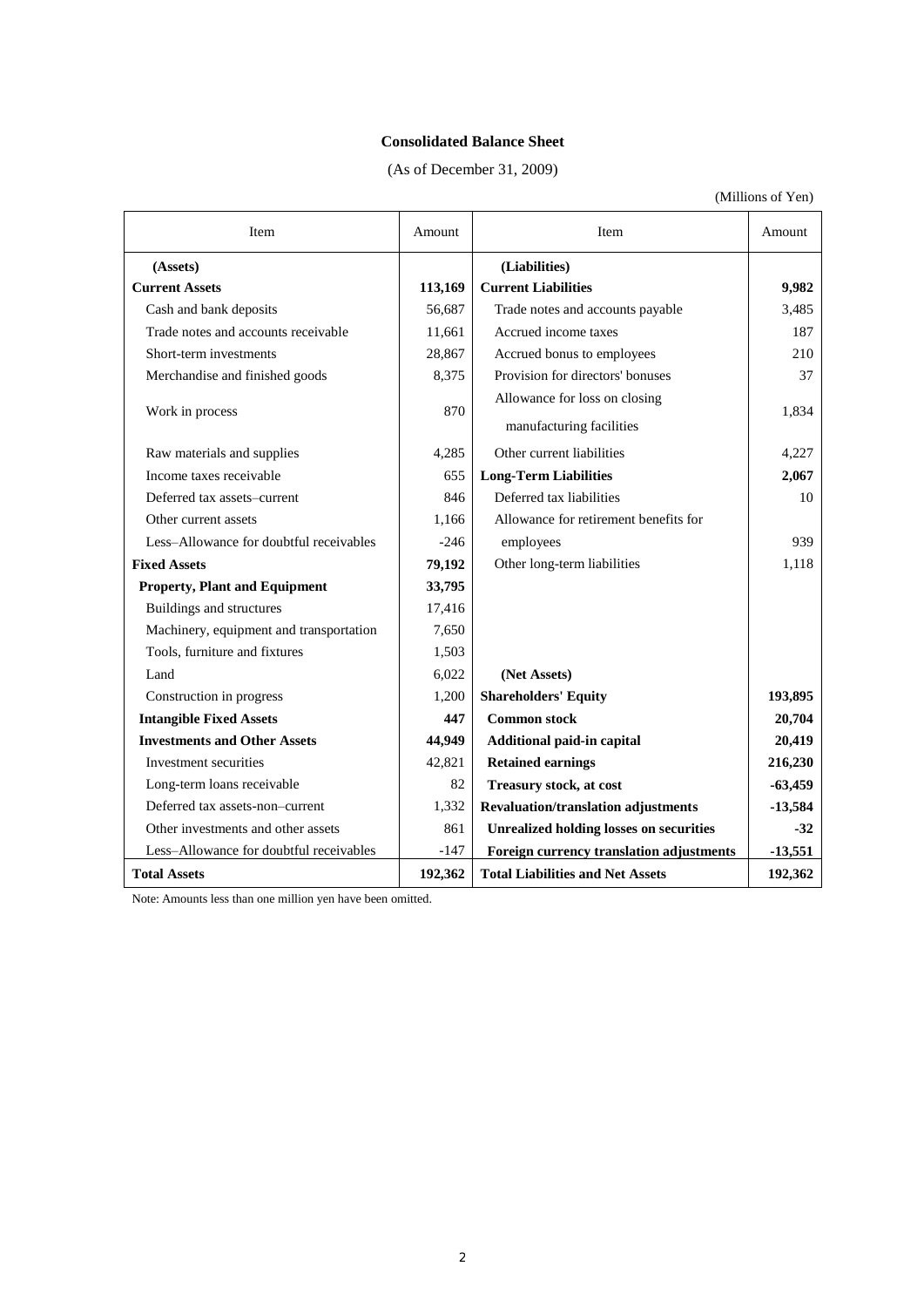# **Consolidated Statement of Income**

(For the year ended December 31, 2009)

|                                                 | (Millions of Yen) |          |  |
|-------------------------------------------------|-------------------|----------|--|
| Item                                            |                   | Amount   |  |
| <b>Net Sales</b>                                |                   | 70,369   |  |
| <b>Cost of Sales</b>                            |                   | 51,805   |  |
| <b>Gross Profit</b>                             |                   | 18,564   |  |
| Selling, General and Administrative Expenses    |                   | 15,544   |  |
| <b>Operating Income</b>                         |                   | 3,019    |  |
| <b>Non-Operating Income</b>                     |                   |          |  |
| Interest income                                 | 986               |          |  |
| Dividend income                                 | 93                |          |  |
| Exchange gains on foreign currency transactions | 596               |          |  |
| Income from sales of scrap materials            | 548               |          |  |
| Other non-operating income                      | 346               | 2.571    |  |
| <b>Non-Operating Expenses</b>                   |                   |          |  |
| Stock-related expenses                          | 50                |          |  |
| Depreciation expenses of idle assets            | 22                |          |  |
| Soil improvement-related expenses               | 17                |          |  |
| Other non-operating expenses                    | 75                | 166      |  |
| <b>Ordinary Income</b>                          |                   | 5,424    |  |
| <b>Other Gains</b>                              |                   |          |  |
| Gain on retirement of fixed assets              | 85                |          |  |
| Reversal of allowance for doubtful receivables  | 19                | 105      |  |
| <b>Other Losses</b>                             |                   |          |  |
| Loss on retirement of fixed assets              | 86                |          |  |
| Impairment loss on fixed assets                 | 27                |          |  |
| Retirement allowance paid                       | 339               |          |  |
| Loss on sales of investment securities          | 162               |          |  |
| Loss from write-down of investment securities   | 35                |          |  |
| Provision of allowance for doubtful receivables | $\Omega$          |          |  |
| Loss on closing of manufacturing facilities     | 1,863             | 2,516    |  |
| <b>Income before Income Taxes</b>               |                   | 3,013    |  |
| Income taxes–Current                            |                   | 532      |  |
| Refund of income taxes                          |                   | $-452$   |  |
| Income taxes-Deferred                           |                   | $-2,515$ |  |
| <b>Net Income</b>                               |                   | 5,450    |  |

Note: Amounts less than one million yen have been omitted.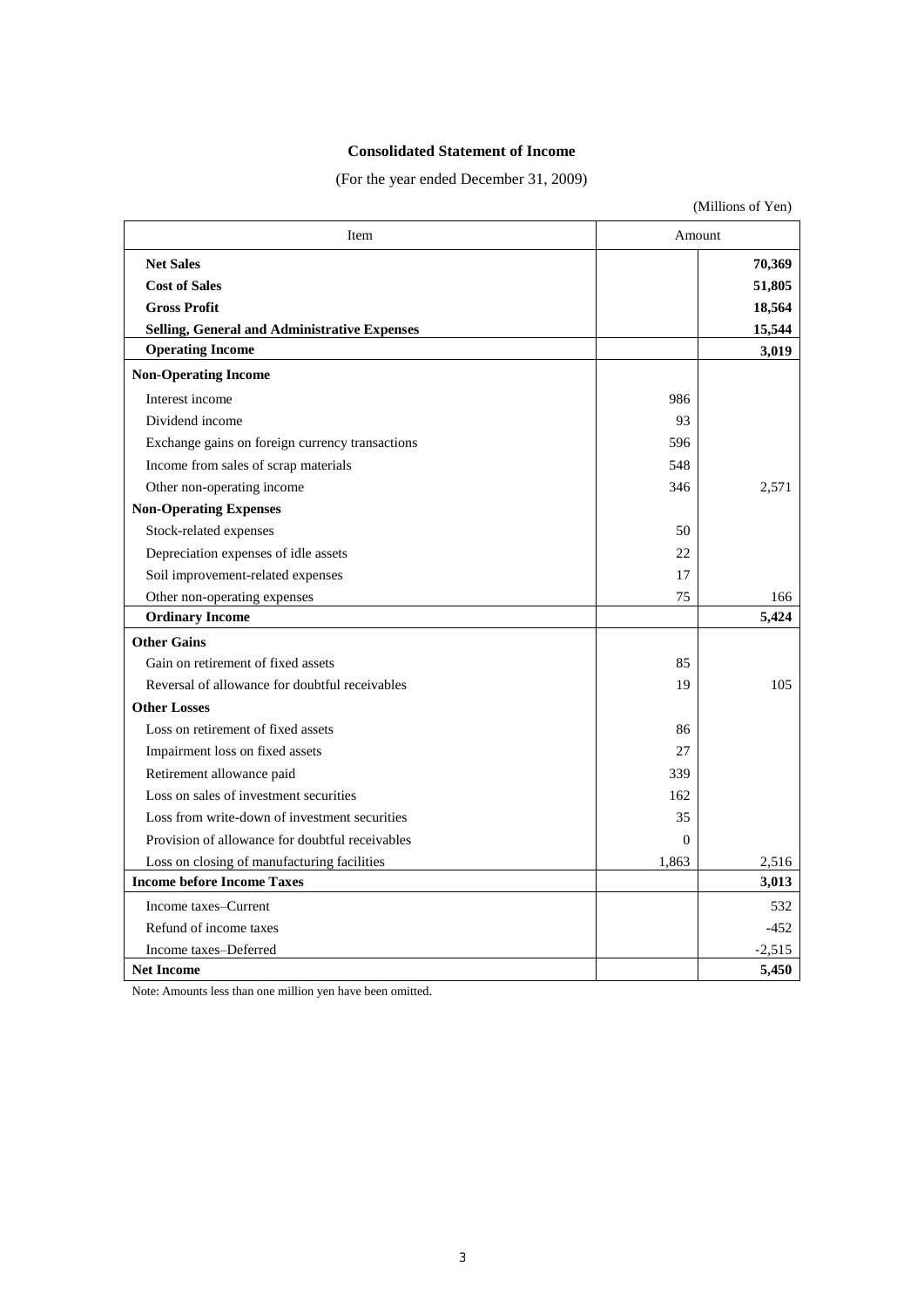# **Consolidated Statement of Changes in Net Assets**

## (For the year ended December 31, 2009)

(Millions of Yen)

|                                                                                | Shareholders' equity     |                               |                      |                               |                                  |
|--------------------------------------------------------------------------------|--------------------------|-------------------------------|----------------------|-------------------------------|----------------------------------|
|                                                                                | Common<br>stock          | Additional<br>paid-in capital | Retained<br>earnings | Treasury<br>stock.<br>at cost | Total<br>shareholders'<br>equity |
| Balance as of December 31,<br>2008                                             | 20,704                   | 20,419                        | 230,288              | $-77,816$                     | 193,597                          |
| Effect of changes in<br>accounting policies applied to<br>foreign subsidiaries |                          |                               | $-1,221$             |                               | $-1,221$                         |
| Changes in the fiscal year:                                                    |                          |                               |                      |                               |                                  |
| Cash dividends paid<br>(Note: 1)                                               |                          |                               | $-2,172$             |                               | $-2,172$                         |
| Cash dividends paid (Interim<br>dividends)                                     | $\overline{\phantom{a}}$ |                               | $-1,751$             |                               | $-1,751$                         |
| Net income                                                                     | $\overline{\phantom{a}}$ | $\overline{\phantom{a}}$      | 5,450                |                               | 5,450                            |
| Purchase of treasury stock                                                     | $\overline{\phantom{a}}$ |                               |                      | -6                            | -6                               |
| Cancellation of treasury stock                                                 | $\overline{\phantom{a}}$ |                               | $-14,363$            | 14,363                        |                                  |
| Net changes in other items                                                     | $\overline{\phantom{a}}$ |                               |                      |                               |                                  |
| Total changes in the fiscal year                                               | $\overline{\phantom{a}}$ | $\overline{\phantom{a}}$      | $-14,058$            | 14,357                        | 298                              |
| Balance as of December 31,<br>2009                                             | 20,704                   | 20,419                        | 216,230              | $-63,459$                     | 193,895                          |

(Millions of Yen)

|                                                                                | Revaluation/translation adjustments                   |                                                |                                                  |                  |
|--------------------------------------------------------------------------------|-------------------------------------------------------|------------------------------------------------|--------------------------------------------------|------------------|
|                                                                                | Unrealized holding<br>gains (losses) on<br>securities | Foreign currency<br>translation<br>adjustments | Total revaluation/<br>translation<br>adjustments | Total net assets |
| Balance as of December 31,<br>2008                                             | $-1,122$                                              | $-14,183$                                      | $-15,305$                                        | 178,291          |
| Effect of changes in<br>accounting policies applied to<br>foreign subsidiaries |                                                       |                                                |                                                  | $-1,221$         |
| Changes in the fiscal year:                                                    |                                                       |                                                |                                                  |                  |
| Cash dividends paid (Note: 1)                                                  |                                                       |                                                |                                                  | $-2,172$         |
| Cash dividends paid (Interim<br>dividends)                                     |                                                       |                                                |                                                  | $-1,751$         |
| Net income                                                                     |                                                       |                                                |                                                  | 5,450            |
| Purchase of treasury stock                                                     |                                                       |                                                |                                                  | -6               |
| Cancellation of treasury stock                                                 |                                                       |                                                |                                                  |                  |
| Net changes in other items                                                     | 1,089                                                 | 631                                            | 1,721                                            | 1,721            |
| Total changes in the fiscal year                                               | 1,089                                                 | 631                                            | 1,721                                            | 2,020            |
| Balance as of December 31,<br>2009                                             | $-32$                                                 | $-13,551$                                      | $-13,584$                                        | 180,311          |

Notes: 1. The dividends were paid as appropriations of retained earnings based on a resolution at the ordinary general meeting of shareholders held in March 2009.

2. Amounts less than one million yen have been omitted.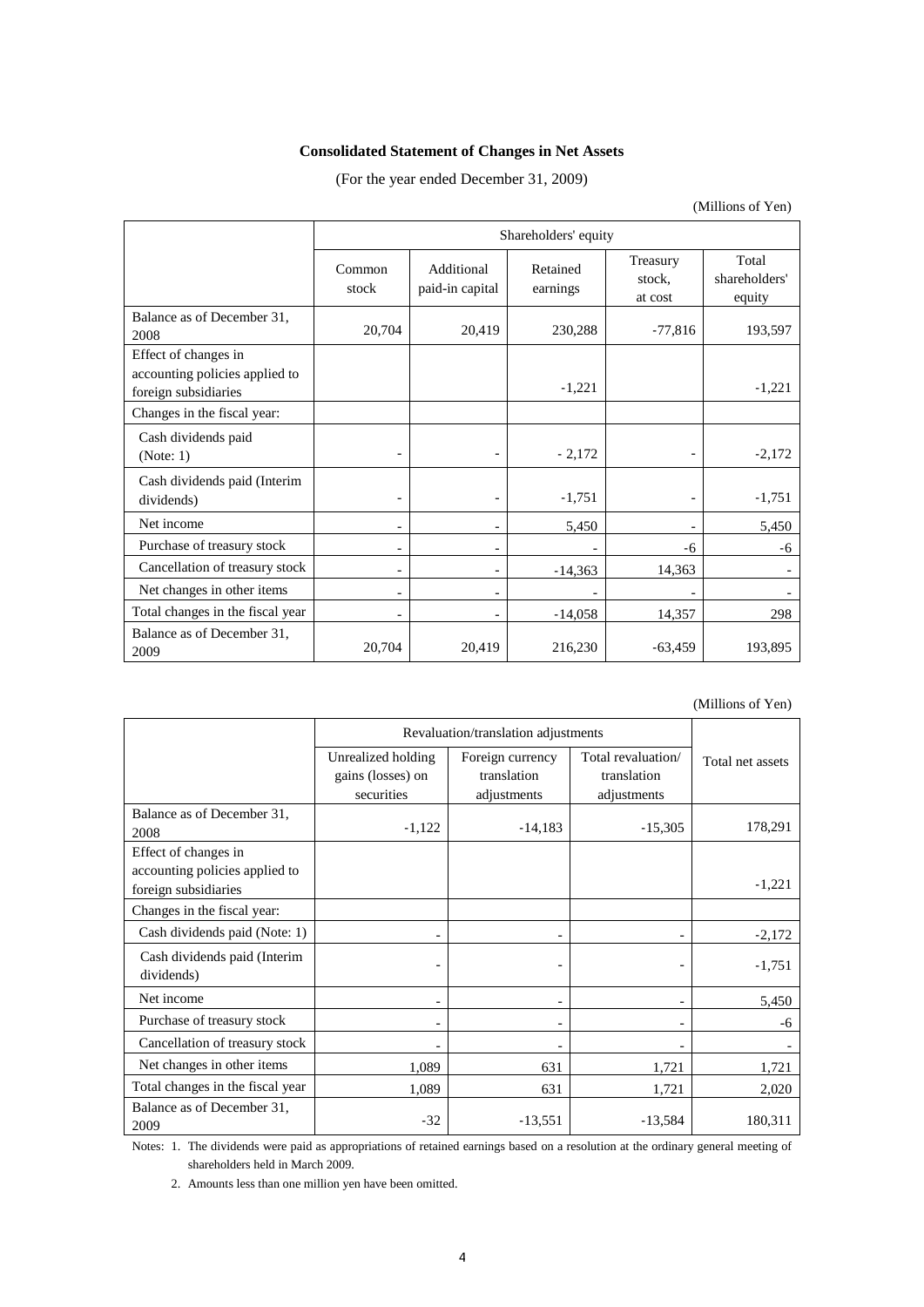## **Reference Documents for THE 69TH ORDINARY GENERAL MEETING OF SHAREHOLDERS**

**Proposal:** Approval of the Proposed Appropriation of Retained Earnings for the 69th Fiscal Term Our basic policy on the appropriation of retained earnings is to retain necessary earnings for sound business activities, to maintain healthy financial strength and to ensure adequate dividends to our shareholders based on performance for the year.

Based on the above policy, the Company makes it a principle to consistently distribute an ordinary dividend of ¥60 per share on an annual basis plus a special dividend equivalent to 20% (paid out on a per share basis) of the annual consolidated net income. In addition, the actual full-year dividend amount shall be based in principle on the above calculation standards and calculated in consideration of dividend payout ratio, dividend levels prior to the previous period, internal reserves, cash flows and other situations. The amount shall not be less than the expected full-year dividend amount announced during the full-year period. Because we announced the annual dividend of ¥100 per share (ordinary dividend: ¥60 special dividend: ¥40) during 2009 and paid an interim dividend of ¥50(ordinary dividend: ¥30 special dividend: ¥20) per share in September 2009, we hereby propose the year-end dividend for the year as follow:

Matters related to the year-end dividend

- (1) The type of distributable properties Money
- (2) Matters related to the disbursement of distributable properties and the aggregate amount ¥50 per common share of the Company (ordinary dividend: ¥30 special dividend: ¥20) Aggregate dividend amount: ¥1,751,942,600
- (3) Effective date of the distribution of retained earnings March 31, 2010.

Remaining surplus will be used for measures aimed at further strengthening our existing businesses and investing in areas of future growth, with a view of further increasing corporate value.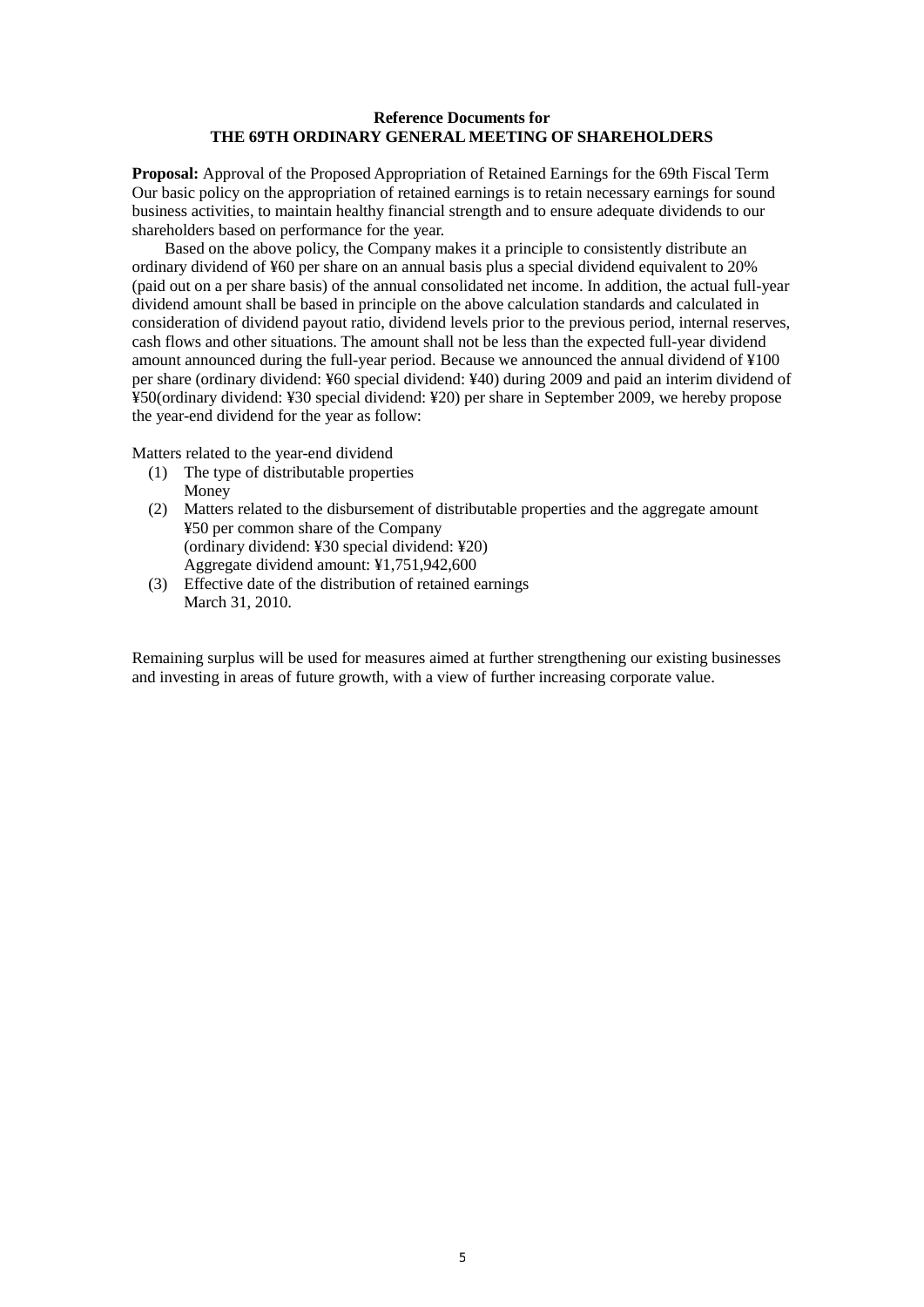# **Consolidated Statement of Cash Flows**

(For the year ended December 31, 2009)

|                                                                     | (Millions of Yen) |
|---------------------------------------------------------------------|-------------------|
| Item                                                                | Amount            |
| <b>Cash Flows from Operating Activities:</b>                        |                   |
| Income before income taxes                                          | 3,013             |
| Depreciation and amortization                                       | 4,031             |
| Impairment loss on fixed assets                                     | 27                |
| Decrease in allowance for retirement benefits for employees         | $-974$            |
| Interest and dividend income                                        | $-1,080$          |
| Exchange gains on foreign currency transactions                     | $-33$             |
| Loss on sales of short-term investments and investment securities   | 162               |
| Gain on disposal of fixed assets                                    | -18               |
| Loss from write-down of investment securities                       | 35                |
| Loss on closing of manufacturing facilities                         | 1,834             |
| Increase in trade receivables                                       | $-1,988$          |
| Decrease in Inventories                                             | 3,712             |
| Increase in trade payables                                          | 1,641             |
| Other, net                                                          | $-1,308$          |
| Sub total                                                           | 9,057             |
| Interest and dividends received                                     | 1,146             |
| Interest paid                                                       | $-0$              |
| Income taxes paid                                                   | -940              |
| Income taxes refunded                                               | 1,445             |
| Net cash provided by operating activities                           | 10,708            |
| <b>Cash Flows from Investing Activities:</b>                        |                   |
| Deposit of time deposits                                            | $-31,572$         |
| Proceeds from withdrawal of time deposits                           | 32,293            |
| Purchase of short-term investments                                  | $-22,649$         |
| Proceeds from sales of short-term investments                       | 23,722            |
| Purchase of property, plant and equipment                           | $-3,029$          |
| Proceeds from sales of property, plant and equipment                | 72                |
| Purchase of investment securities                                   | $-11,259$         |
| Proceeds from sales of investment securities                        | 10,883            |
| Other, net                                                          | $-89$             |
| Net cash (used in) provided by investing activities                 | $-1,630$          |
| <b>Cash Flows from Financing Activities:</b>                        |                   |
| Cash dividends paid                                                 | $-3,921$          |
| Purchase of treasury stock                                          | -6                |
| Net cash used in financing activities                               | $-3,927$          |
| <b>Effect of Exchange Rate Changes on Cash and Cash Equivalents</b> | 414               |
| <b>Net Increase in Cash and Cash Equivalents</b>                    | 5,566             |
| Cash and Cash Equivalents at Beginning of Year                      | 56,073            |
| <b>Cash and Cash Equivalents at End of Year</b>                     | 61,639            |

Note: Amounts less than one million yen have been omitted.